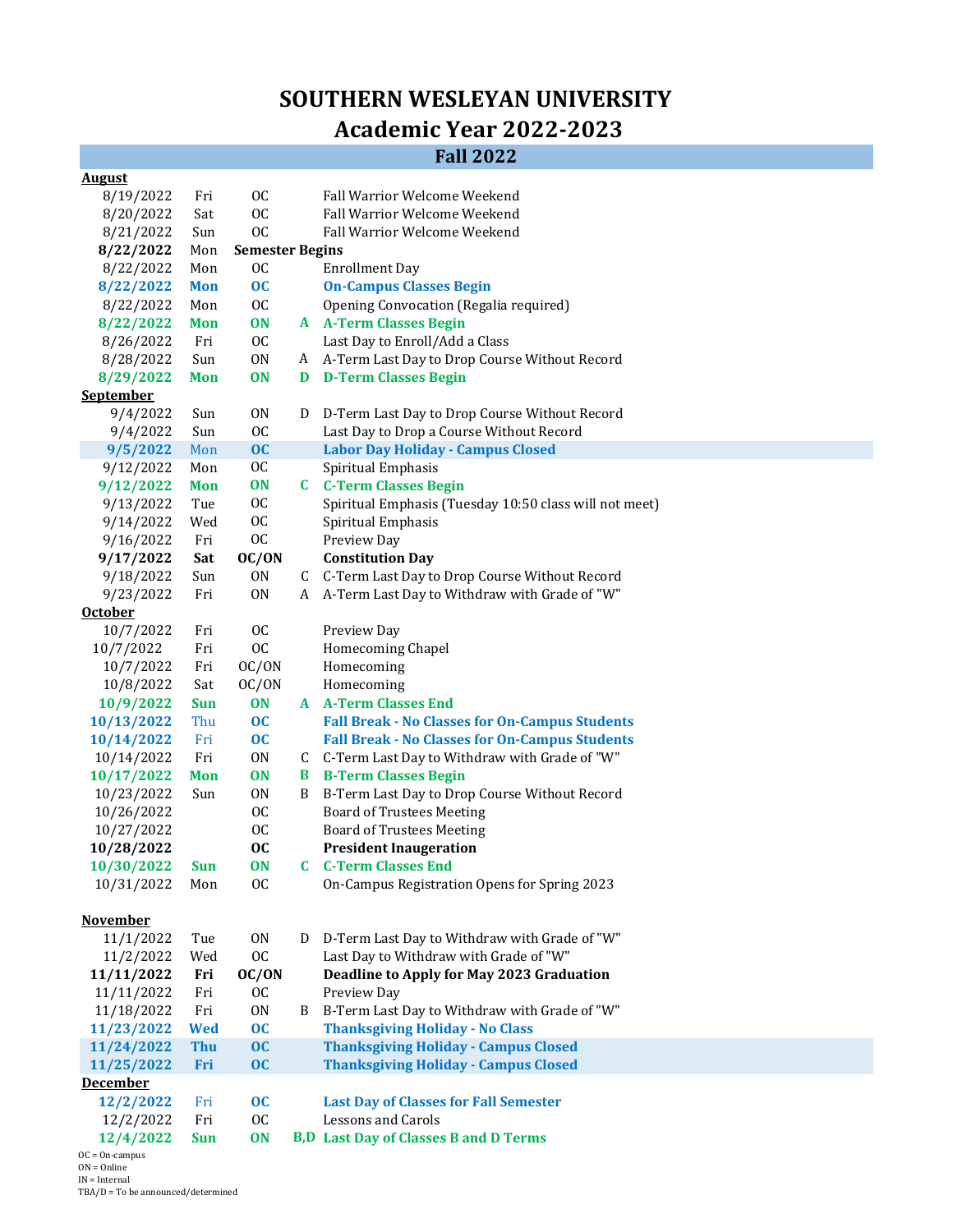| <b>Fall 2022 (Continued)</b> |            |                        |   |                                                         |  |
|------------------------------|------------|------------------------|---|---------------------------------------------------------|--|
| 12/5/2022                    | Mon        | <b>OC</b>              |   | Student late night breakfast                            |  |
| 12/5/2022                    | Mon        | oc                     |   | <b>Finals Week</b>                                      |  |
| 12/6/2022                    | Tue        | oc                     |   | <b>Finals Week</b>                                      |  |
| 12/7/2022                    | Wed        | OC                     |   | <b>Finals Week</b>                                      |  |
| 12/8/2022                    | Thu        | OC                     |   | <b>Finals Week; Final Day of Semester</b>               |  |
| 12/9/2022                    | Fri        | OC/ON                  |   | <b>Commencement (Full Regalia Required)</b>             |  |
| 12/9/2022                    | Fri        | <b>Semester Ends</b>   |   |                                                         |  |
| 12/23/2022                   | Fri        | OC/ON                  |   | <b>Christmas Holiday - Campus Closed</b>                |  |
|                              |            |                        |   |                                                         |  |
| <u>Ianuary</u>               |            |                        |   | Spring 2023                                             |  |
| 1/2/2023                     | Mon        | OC/ON                  |   | <b>New Years' Day Observed - Campus Closed</b>          |  |
| 1/3/2023                     | Tue        | <b>OC</b>              |   | Campus Re-opens                                         |  |
| 1/6/2023                     | Fri        | <b>OC</b>              |   | Spring Warrior Welcome Weekend                          |  |
| 1/7/2023                     | Sat        | <b>OC</b>              |   | Spring Warrior Welcome Weekend                          |  |
| 1/8/2023                     | Sun        | <b>OC</b>              |   | Spring Warrior Welcome Weekend                          |  |
| 1/9/2023                     | Mon        | <b>Semester Begins</b> |   |                                                         |  |
| 1/9/2023                     | Mon        | <b>OC</b>              |   | <b>Enrollment Day</b>                                   |  |
| 1/9/2023                     | <b>Mon</b> | OC                     |   | <b>On-Campus Classes Begin</b>                          |  |
| 1/9/2023                     | <b>Mon</b> | <b>ON</b>              |   | <b>A</b> A-Term Classes Begin                           |  |
| 1/13/2023                    | Fri        | <sub>0</sub>           |   | Last Day to Enroll/Add a Class                          |  |
| 1/15/2023                    | Sun        | 0 <sub>N</sub>         |   | A A-Term Last Day to Drop a Class Without Record        |  |
| 1/16/2023                    | Mon        | OC                     |   | Martin Luther King, Jr. Day Holiday - Campus Closed     |  |
| 1/16/2023                    | <b>Mon</b> | <b>ON</b>              |   | <b>D</b> D-Term Classes Begin                           |  |
| 1/22/2023                    | Sun        | <b>OC</b>              |   | Last Day to Drop a Course without Record                |  |
| 1/22/2023                    | Sun        | 0 <sub>N</sub>         |   | D D-Term Last Day to Drop a Class Without Record        |  |
| 1/30/2023                    | <b>Mon</b> | <b>ON</b>              |   | <b>C</b> C-Term Classes Begin                           |  |
| 1/30/2023                    | Mon        | 0N                     |   | Spiritual Emphasis                                      |  |
| 1/31/2023                    | Tue        | <b>OC</b>              |   | Spiritual Emphasis (Tuesday 10:50 class will not meet)  |  |
| <b>February</b>              |            |                        |   |                                                         |  |
| 2/1/2023                     | Wed        | <b>OC</b>              |   | Spiritual Emphasis                                      |  |
| 2/5/2023                     | Sun        | 0 <sub>N</sub>         |   | C C-Term Last Day to Drop a Class Without Record        |  |
| 2/10/2023                    | Fri        | 0 <sub>N</sub>         |   | A A-Term Last Day to Withdraw with Grade of "W"         |  |
| 2/20/2023                    | Mon        | <b>OC</b>              |   | Preview Day                                             |  |
| 2/26/2023                    | <b>Sun</b> | <b>ON</b>              |   | <b>A</b> A-Term Classes End                             |  |
| <u>March</u>                 |            |                        |   |                                                         |  |
| 3/3/2023                     | Fri        | 0 <sub>N</sub>         |   | C C-Term Last Day to Withdraw with Grade of "W"         |  |
| 3/6/2023                     | <b>Mon</b> | <b>ON</b>              | B | <b>B-Term Classes Begin</b>                             |  |
| 3/6/2023                     | Mon        | $\overline{OC}$        |   | <b>Spring Break - No Classes for On-Campus Students</b> |  |
| 3/7/2023                     | Tue        | $\overline{OC}$        |   | <b>Spring Break - No Classes for On-Campus Students</b> |  |
| 3/8/2023                     | Wed        | oc                     |   | <b>Spring Break - No Classes for On-Campus Students</b> |  |
| 3/9/2023                     | Thu        | oc                     |   | <b>Spring Break - No Classes for On-Campus Students</b> |  |
| 3/10/2023                    | Fri        | oc                     |   | <b>Spring Break - No Classes for On-Campus Students</b> |  |
| 3/12/2023                    | Sun        | ON                     | B | B-Term Last Day to Drop Course Without Record           |  |
| 3/19/2023                    | <b>Sun</b> | <b>ON</b>              |   | <b>C</b> C-Term Classes End                             |  |
| 3/20/2023                    | Mon        | <b>OC</b>              |   | Registration Opens for Summer and Fall 2023             |  |
| 3/21/2023                    | Tue        | <b>OC</b>              |   | Day of Service - No Classes                             |  |
| 3/21/2023                    | Tue        | 0 <sub>N</sub>         | D | D-Term Last Day to Withdraw with Grade of "W"           |  |
| 3/24/2023                    | Fri        | <b>OC</b>              |   | Preview Day                                             |  |
| 3/24/2023                    | Fri        | OC/ON                  |   | Deadline to Apply for December 2023 Graduation          |  |
| 3/27/2023                    | Mon        | <b>OC</b>              |   | Last Day to Day to Withdraw with Grade of "W"           |  |
| <u>April</u>                 |            |                        |   |                                                         |  |
| 4/5/2023                     | Wed        | OC/ON                  |   | Honors Convocation (Robes required)                     |  |
| 4/7/2023                     | Fri        | 0 <sub>N</sub>         | B | B-Term Last Day to Withdraw with Grade of "W"           |  |
| 4/7/2023                     | Fri        | OC                     |   | <b>Good Friday Holiday - Campus Closed</b>              |  |
| 4/10/2023                    | Mon        | OC                     |   | <b>Easter Monday - Campus Closed</b>                    |  |
| 4/21/2023                    | Fri        | <sub>0</sub> C         |   | Preview Day                                             |  |

OC = On-campus ON = Online

IN = Internal TBA/D = To be announced/determined